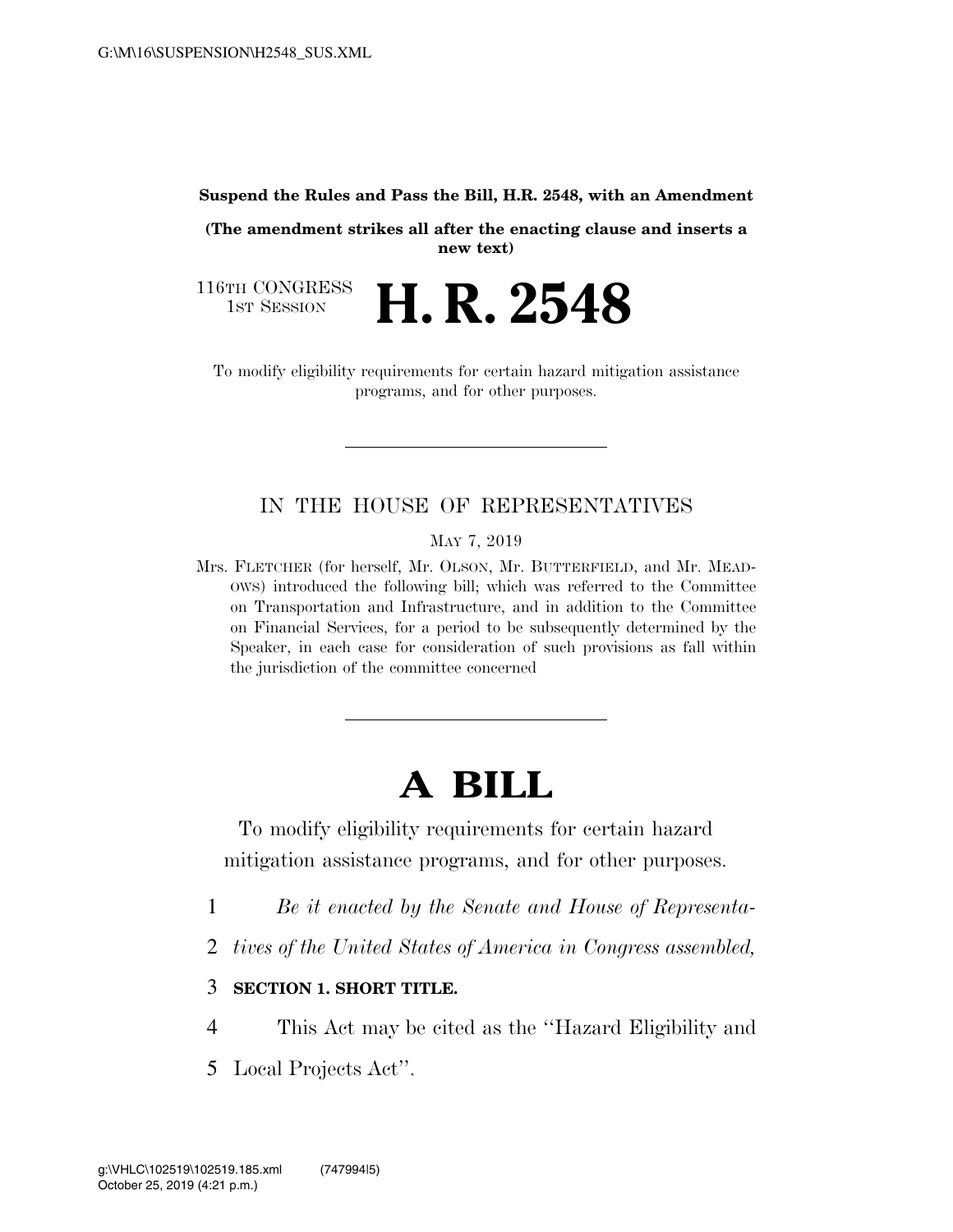| 1              | SEC. 2. AUTHORITY TO BEGIN IMPLEMENTATION OF AC-       |
|----------------|--------------------------------------------------------|
| $\overline{2}$ | <b>QUISITION OR RELOCATION PROJECTS.</b>               |
| 3              | (a) ELIGIBILITY FOR ASSISTANCE FOR INITIATED           |
| 4              | PROJECTS.-                                             |
| 5              | (1) IN GENERAL.—Notwithstanding any other              |
| 6              | provision of law, an entity seeking assistance under   |
| 7              | a hazard mitigation assistance program shall be eli-   |
| 8              | gible to receive such assistance for a covered project |
| 9              | if the entity—                                         |
| 10             | (A) complies with all other eligibility re-            |
| 11             | quirements of the hazard mitigation assistance         |
| 12             | program for acquisition or relocation projects,        |
| 13             | including extinguishing all incompatible encum-        |
| 14             | brances; and                                           |
| 15             | (B) complies with all Federal requirements             |
| 16             | for the project.                                       |
| 17             | (2) COSTS INCURRED.—An entity seeking as-              |
| 18             | sistance under a hazard mitigation assistance pro-     |
| 19             | gram shall be responsible for any project costs in-    |
| 20             | curred by the entity for a covered project if the cov- |
| 21             | ered project is not awarded, or is determined to be    |
| 22             | ineligible for, assistance.                            |
| 23             | (b) DEFINITIONS.—In this section, the following defi-  |
| 24             | nitions apply:                                         |
| 25             | COVERED PROJECT.—The term "covered<br>(1)              |
| 26             | project" means—                                        |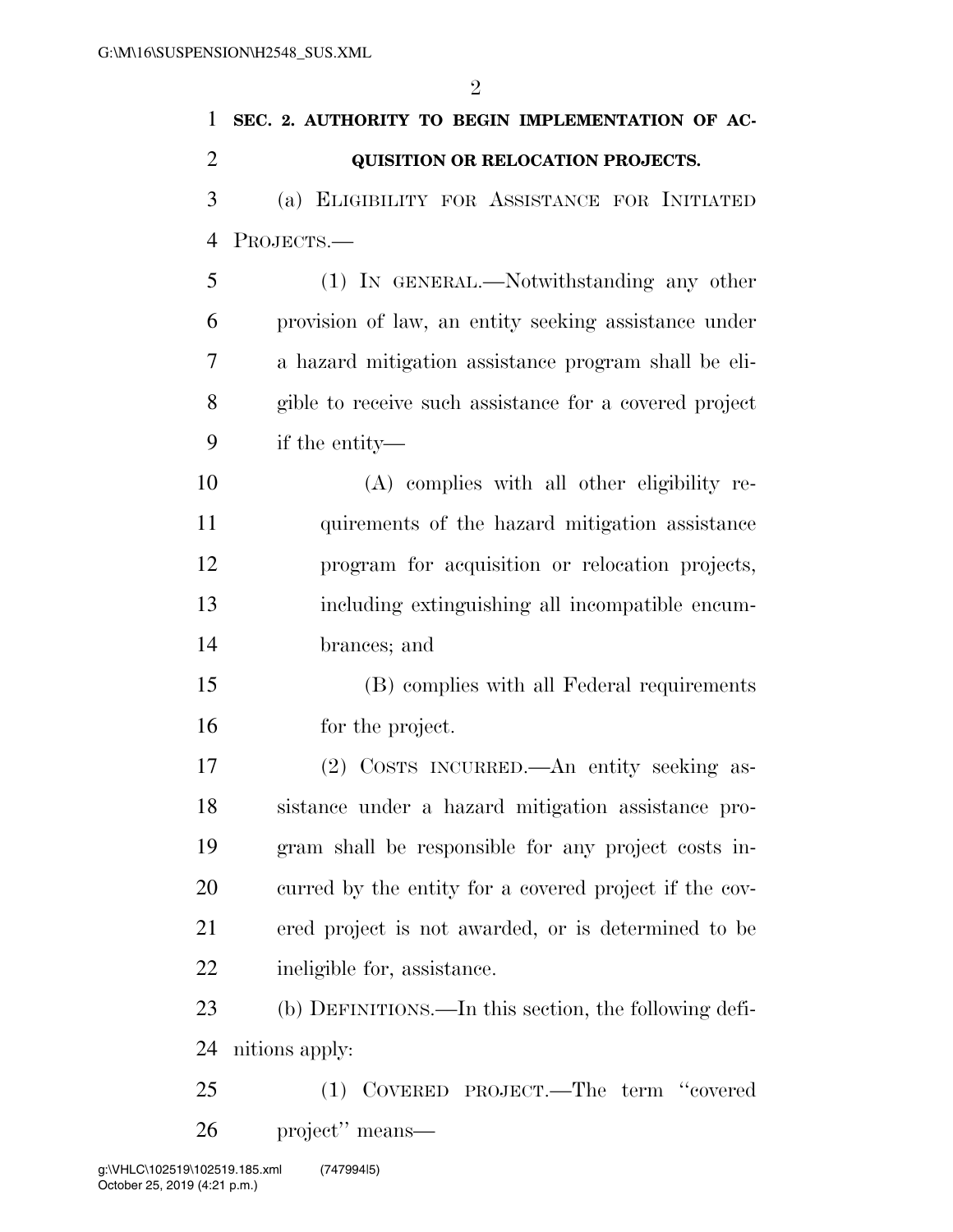(A) an acquisition or relocation project for

 which an entity began implementation prior to grant award under a hazard mitigation assist- ance program; and (B) a project for which an entity initiated planning or construction before or after re- questing assistance for the project under a haz- ard mitigation assistance program qualifying for a categorical exemption under the National Environmental Policy Act. (2) HAZARD MITIGATION ASSISTANCE PRO- GRAM.—The term ''hazard mitigation assistance program'' means— (A) the predisaster hazard mitigation grant program authorized under section 203 of the Robert T. Stafford Disaster Relief and Emergency Assistance Act (42 U.S.C. 5133); (B) the hazard mitigation grant program authorized under section 404 of the Robert T. Stafford Disaster Relief and Emergency Assist- ance Act (42 U.S.C. 5170c); and (C) the flood mitigation assistance pro- gram authorized under section 1366 of the Na- tional Flood Insurance Act of 1968 (42 U.S.C. 25 4104c).